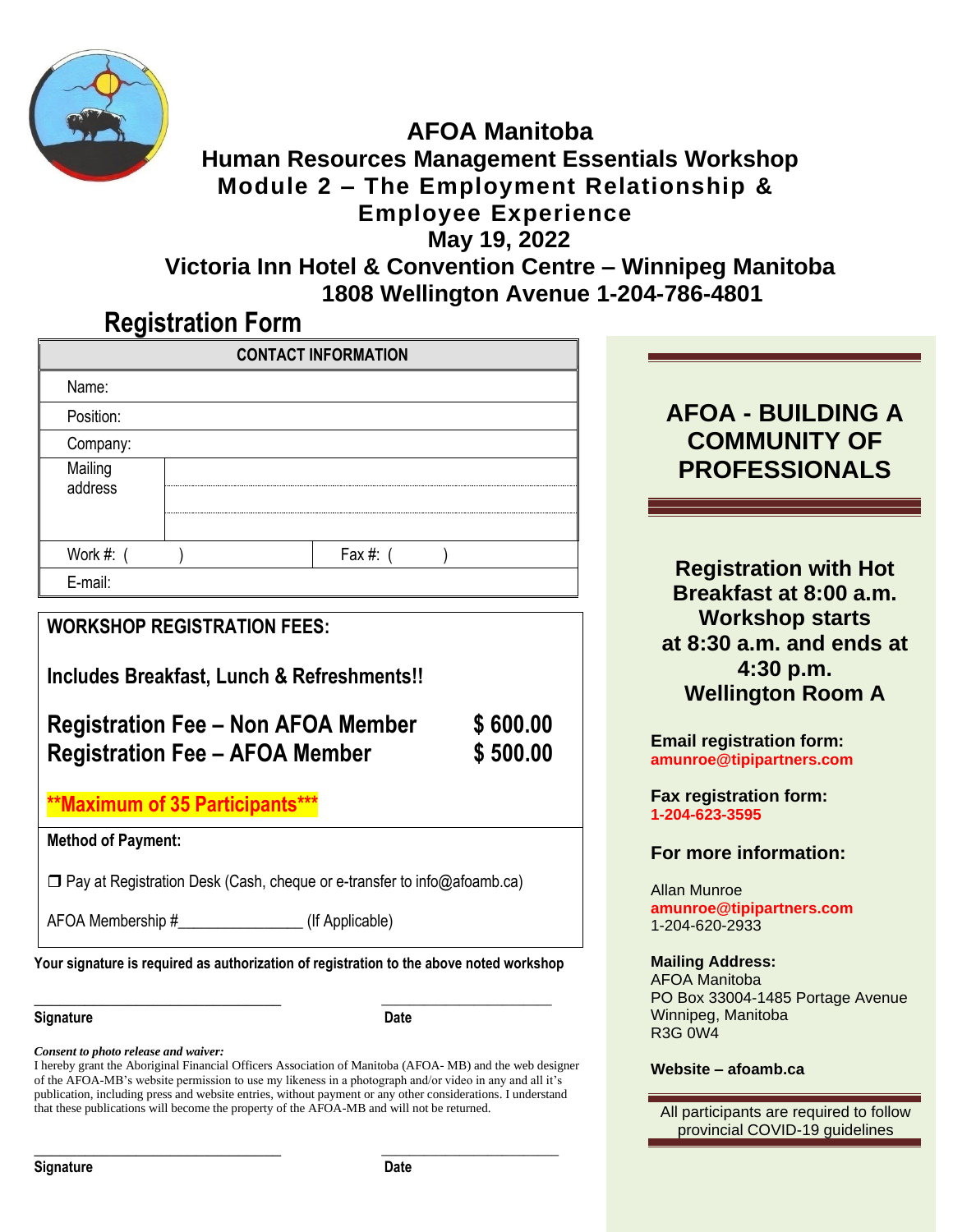

# *Capacity Development Workshop*

**Human Resources Management Essentials: Module 2 – The Employment Relationship and Employee Experience**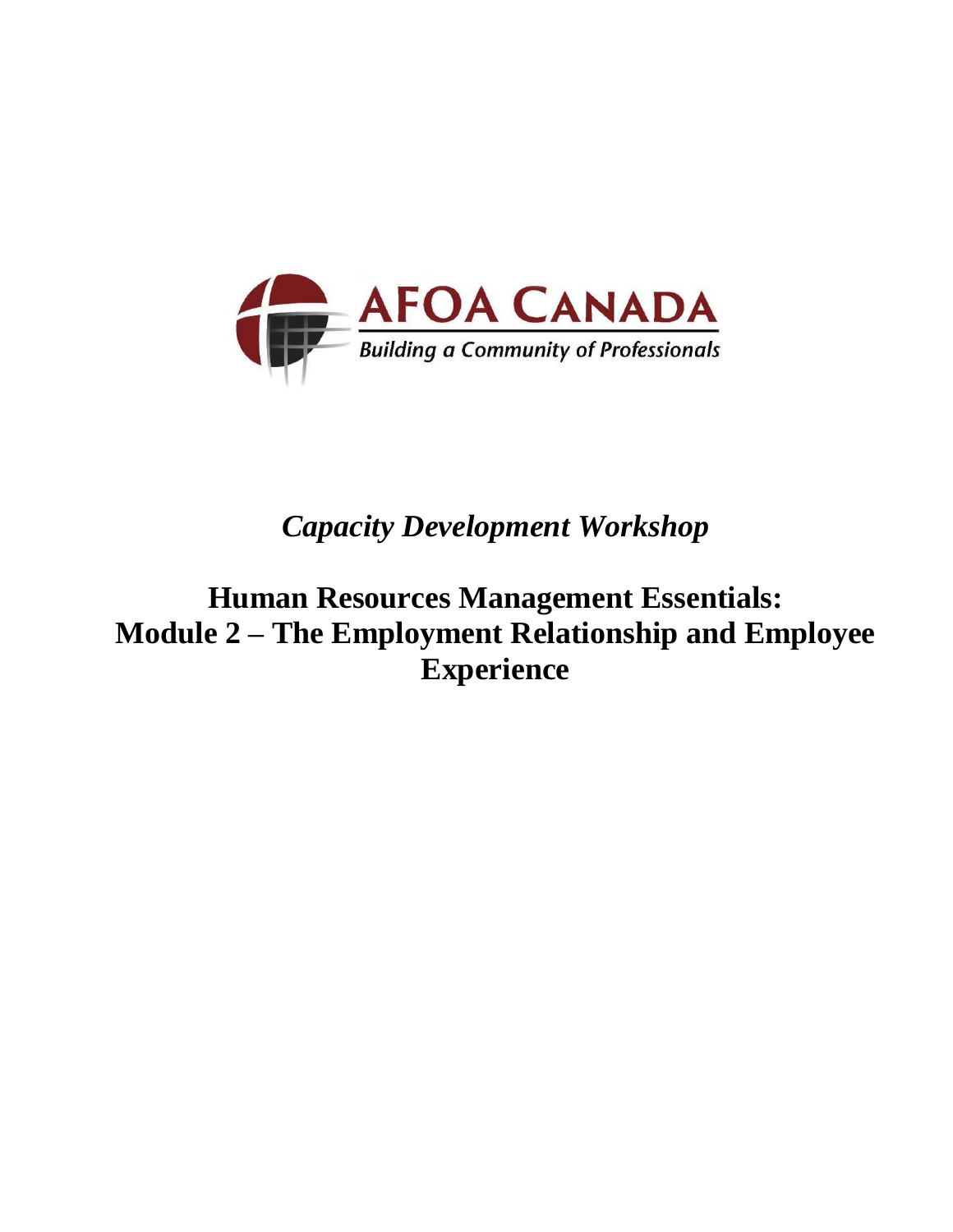

# **Workshop Introduction**

**Human Resources Management Essentials:**

## **Module 2 – The Employment Relationship and Employee Experience**

| <b>TIME</b> (Central<br>Time)        | <b>Topics</b>                                               |  |  |
|--------------------------------------|-------------------------------------------------------------|--|--|
| 08:30 am $-$ 08:45 am                | Opening & Introductions                                     |  |  |
| 08:45 am - 09:00 am                  | Welcome                                                     |  |  |
| 09:00 am $-$ 09:30 am                | <b>Importance of Policy and Procedure</b>                   |  |  |
| 09:30 am $-10:00$ am                 | <b>Assignment 1 - Communicating Policies and Procedures</b> |  |  |
| $10:00$ am $- 10:15$ am              | <b>BREAK</b>                                                |  |  |
| $10:15$ am $-11:00$ am               | Navigating Discipline and Termination                       |  |  |
| $11:00$ am $- 12:00$ pm              | Assignment $2$ – Conflict Resolution                        |  |  |
| $12:00 \text{ pm} - 1:00 \text{ pm}$ | <b>LUNCH</b>                                                |  |  |
| $1:00 \text{ pm} - 2:00 \text{ pm}$  | <b>Change Management</b>                                    |  |  |
| $2:00 \text{ pm} - 2:30 \text{ pm}$  | Assignment 3 – Preparing our World for Change               |  |  |
| $2:30 \text{ pm} - 2:45 \text{ pm}$  | <b>BREAK</b>                                                |  |  |
| $2:45$ pm $-3:15$ pm                 | <b>Employee Engagement</b>                                  |  |  |
| $3:15$ pm $-4:20$ pm                 | Assignment $4 -$ Aligning Engagement                        |  |  |
| $4:20 \text{ pm} - 4:30 \text{ pm}$  | Session Closing & Participant Evaluation                    |  |  |